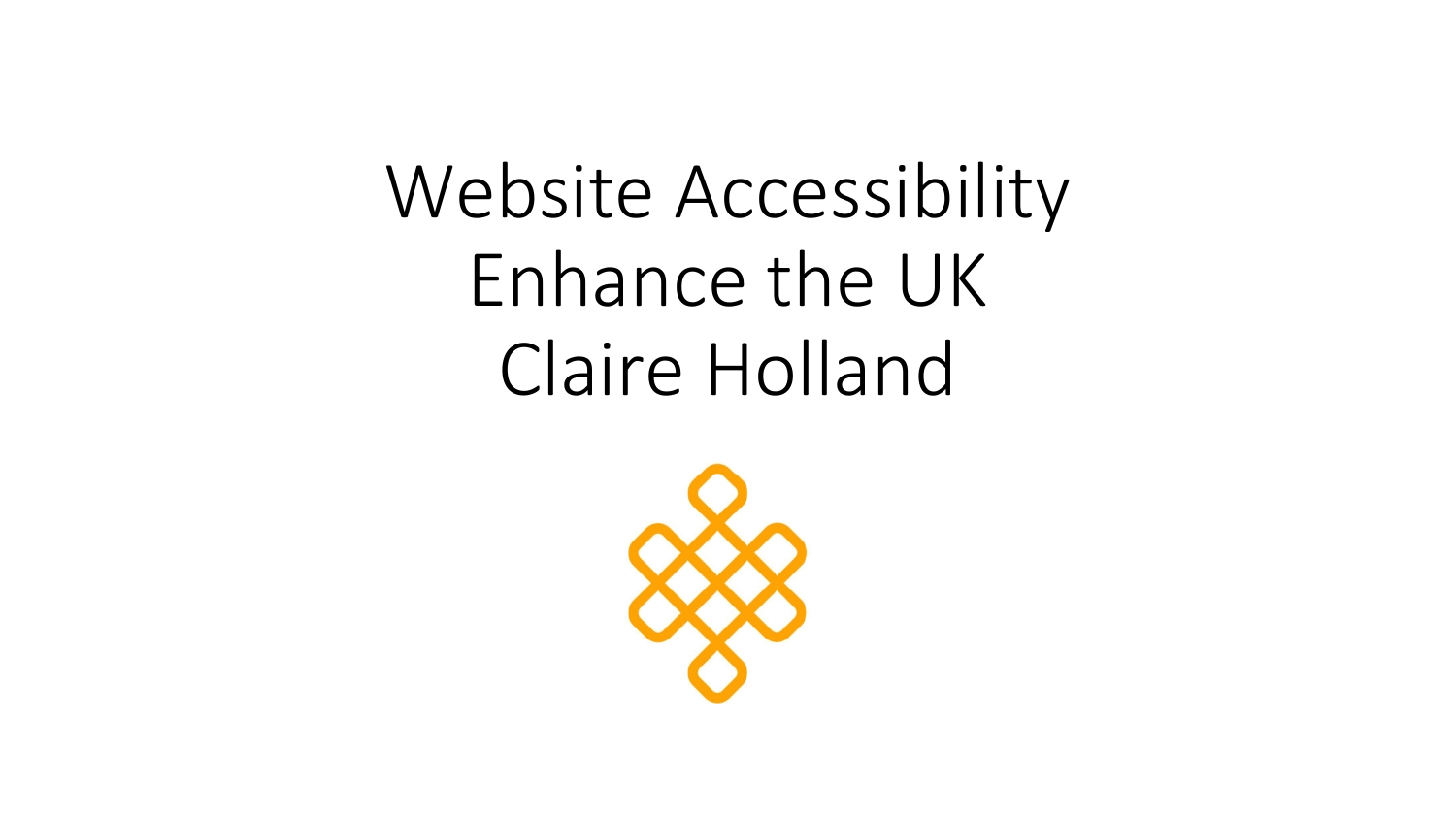### Enhance the UK



- User led disability charity
- Pan disability physical and sensory
- Aims
- Educating people of all ages about disability
- Changing perception of disability
- Assisting disabled people to play a full and active role in society

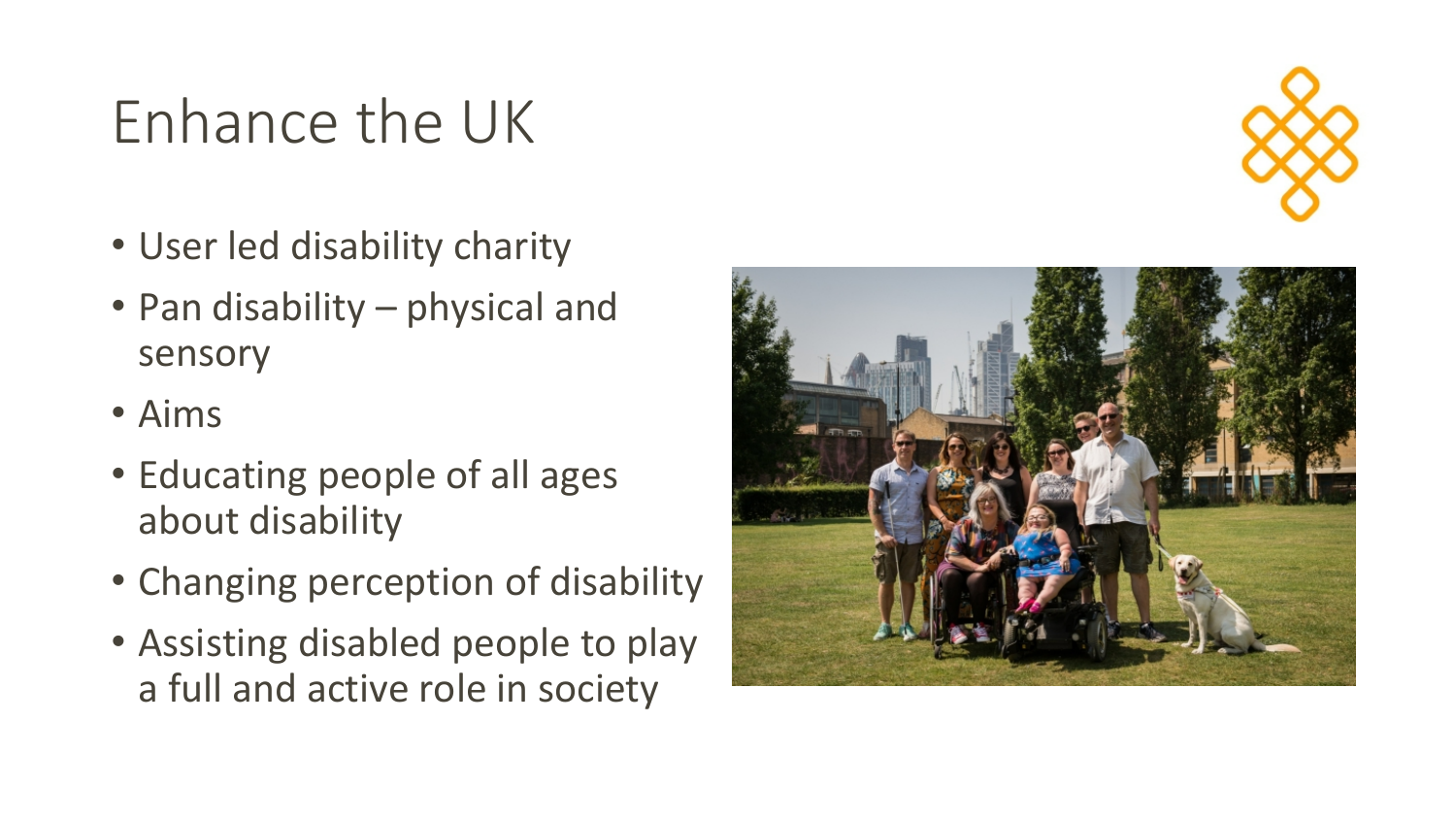### What is Web Accessibility?



- Removing barriers that prevent interaction with, or access to websites by disabled people.
- All users should have equal access to information and functionality
- Myth dull, ugly, text heavy website.
- Not simply ensuring picture have text equivalents.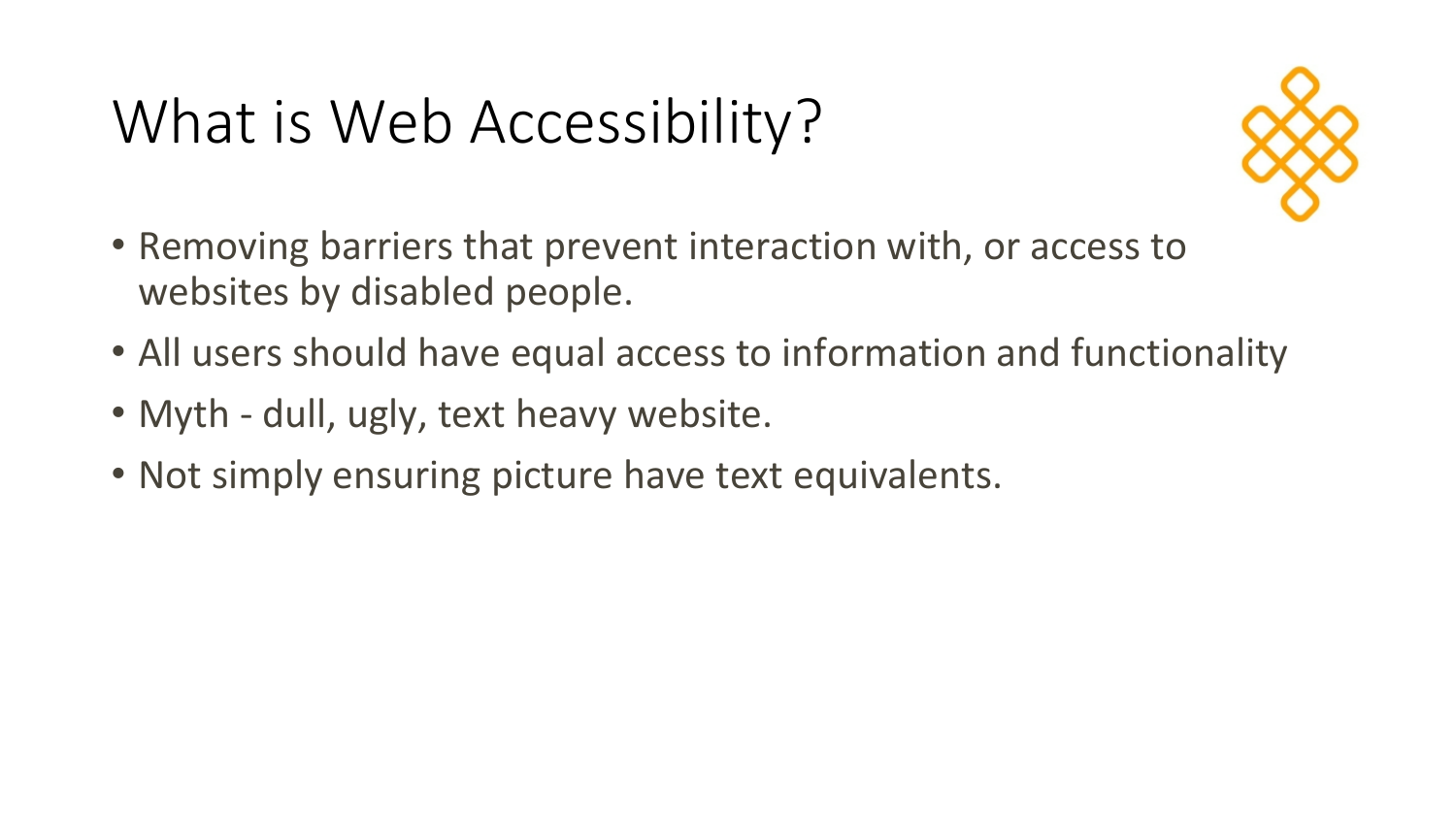# Why ensure your website is accessible?



- Provide equal access and opportunities to disabled people
- Enable disabled people to more actively participate in society
- Estimated 90 million people in the EU are disabled.
- The Purple pound.
- Google rank goes up
- Sites more accessible for non disabled people
- Law -Individual countries, UN Convention on the Rights of Persons with Disabilities, the finalisation of the work on standardization mandate 376 to incorporate accessibility in public ICT procurements.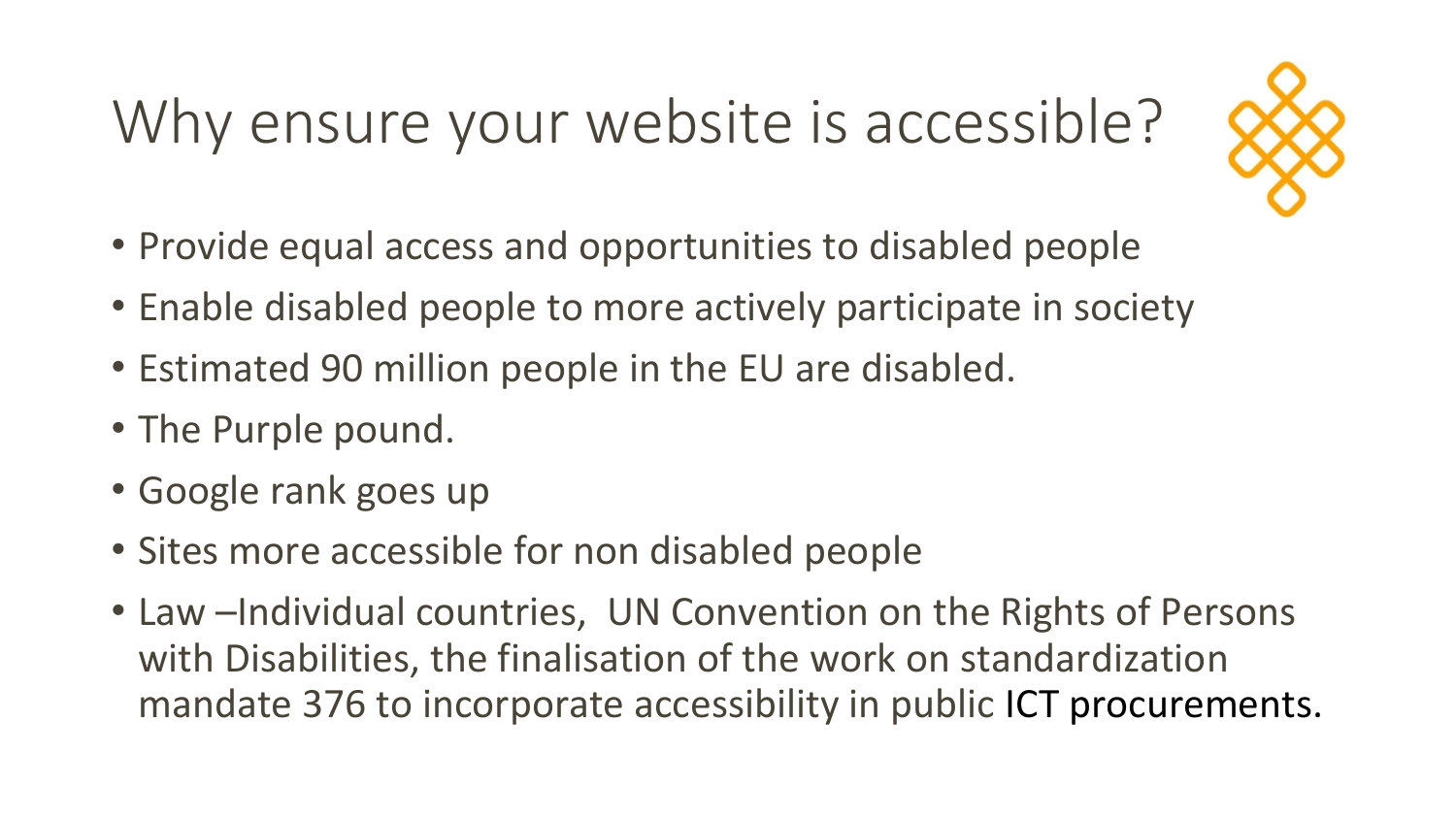# Web Content Accessibility Guidelines 2.0 (WCAG2.0)

- Set of guidelines which defines how to make web content more accessible to disabled people
- Developed by the Accessibility Guidelines Working Group, Part of the World Wide Web Consortium (W3C)
- Content accessible to a wide range of impairments
- Technical standard
- 12 guidelines under 4 principles:
	- Perceivable, operable, understandable and robust.
- Success criteria are testable statements that are not technology specific.
- Three levels A, AA and AAA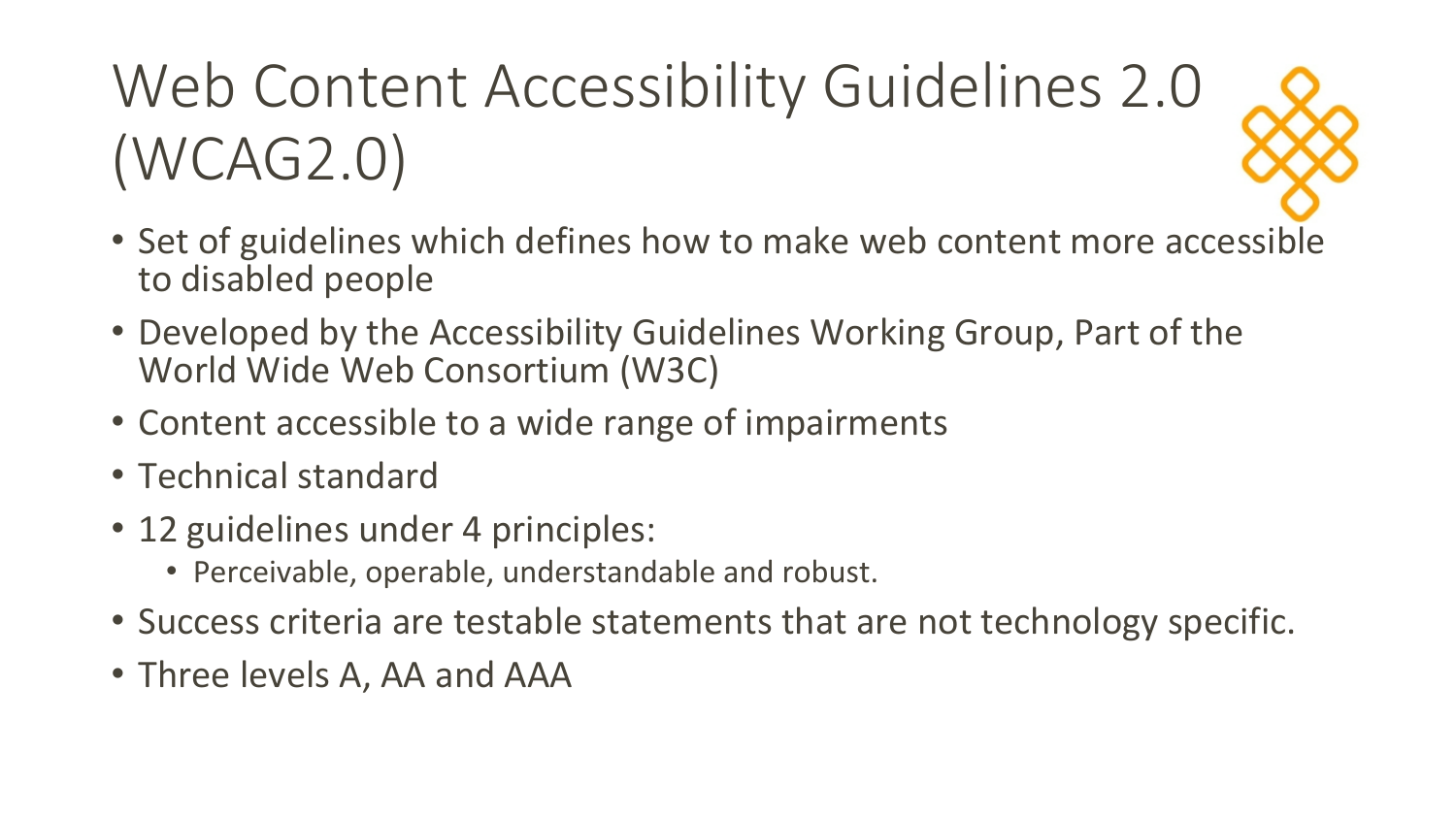### WCAG 2.0 Success Criteria



**Principle one – Perceivable**

Guideline 1.2 – Time –based Media

Level A

- 1.2.1 Audio-only and Video-only (prerecorded)
- 1.2..2 Captions (Prerecorded)
- 1.2.3 Audio descriptions or Media Alternative (Prerecorded)

### Level AA

- 1.2.3 Audio descriptions or Media Alternative (Prerecorded)
- 1.2.5 Audio description (prerecorded)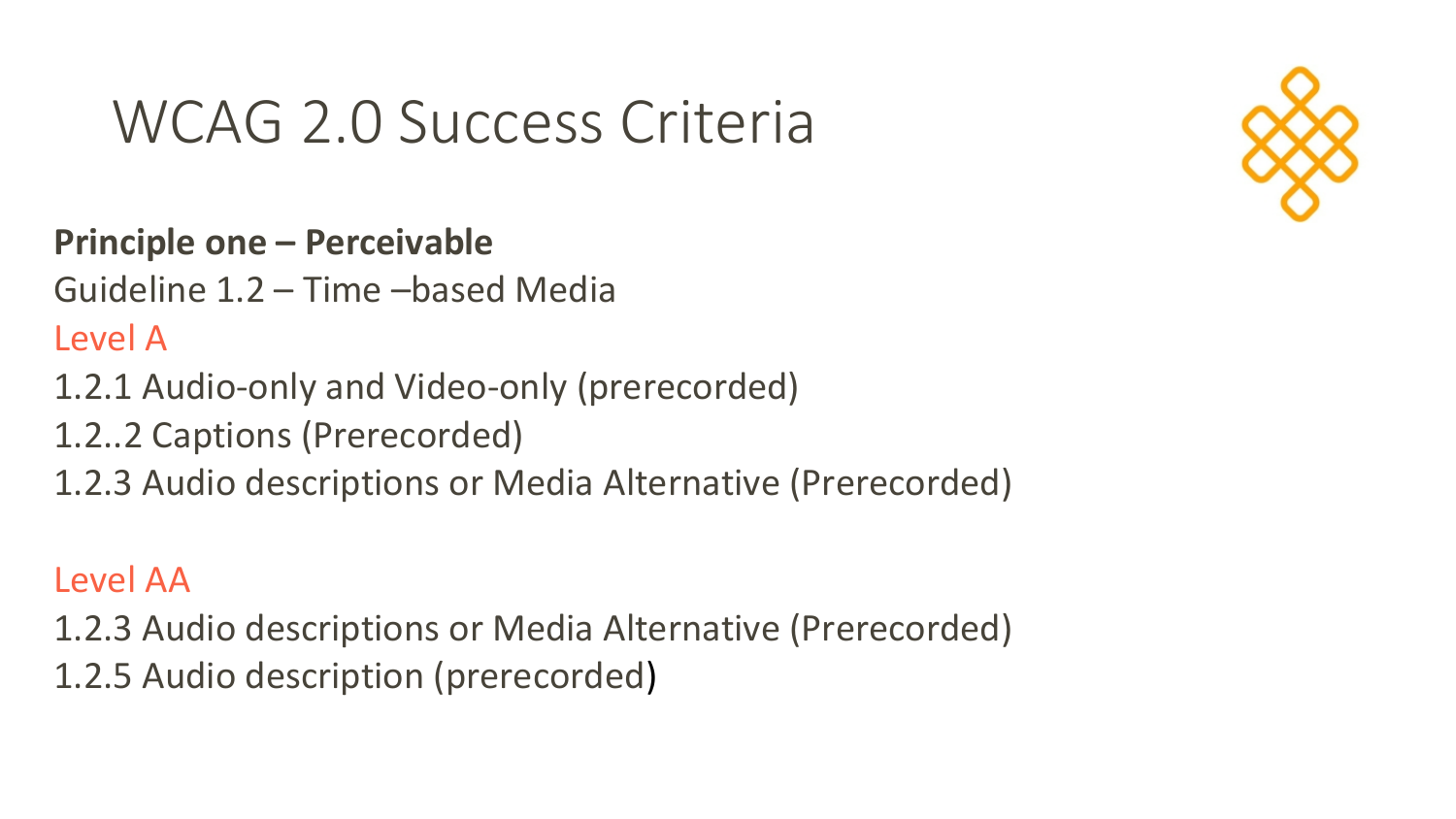

Level AAA

1.2.6 Sign Language (Prerecorded) 1.2.7 (Extended Audio Description (Prerecorded) 1.2.8 (Media Alternattive (Prerecorded) 1.2.9 Audio – Only (live)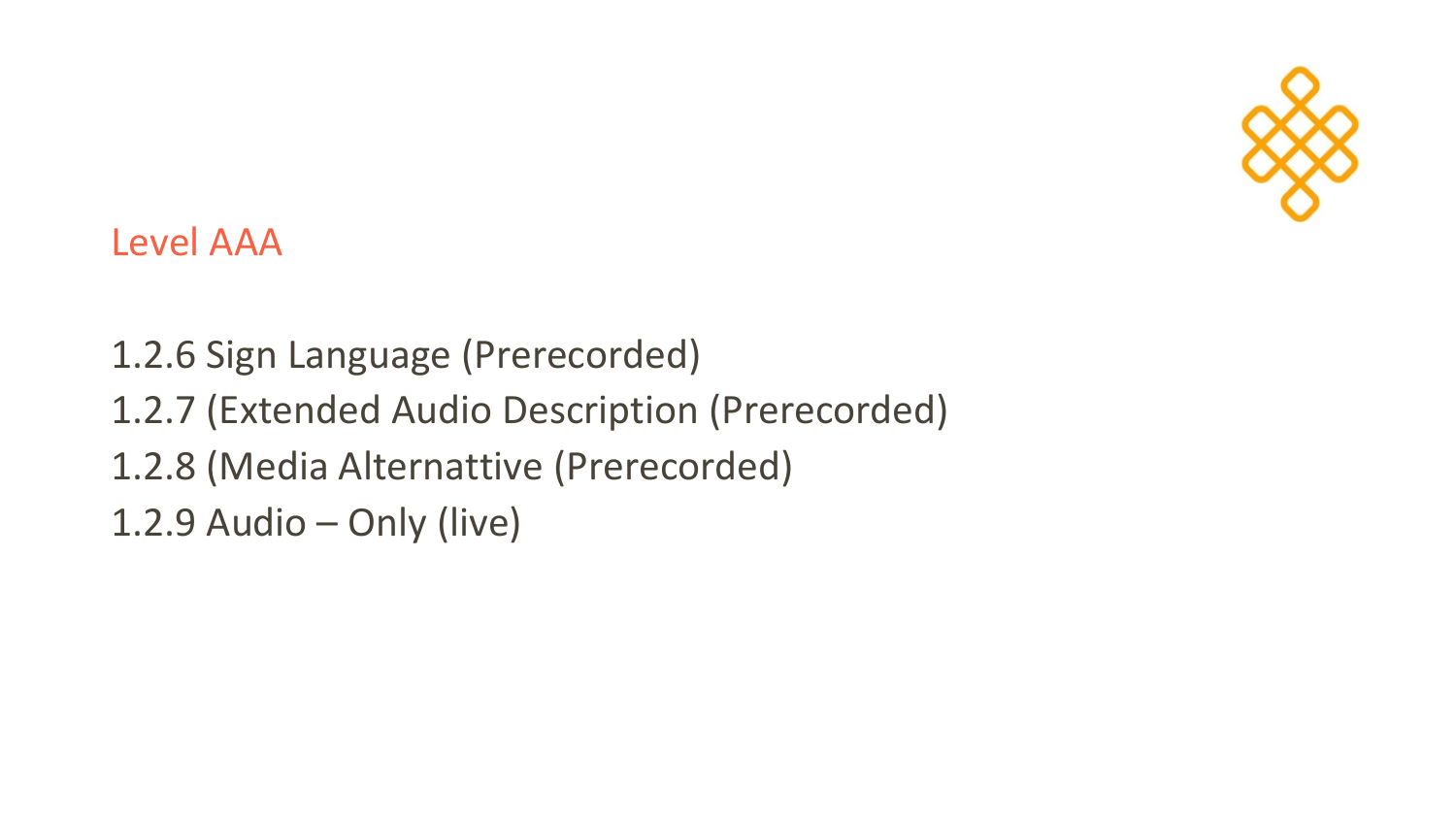# Accessibility more than just compliance



- Usability testing
- User testing by disabled people themselves
	- Variety of impairments
	- Assistive technology
- At the forefront and not an after thought
- A journey with no final destination.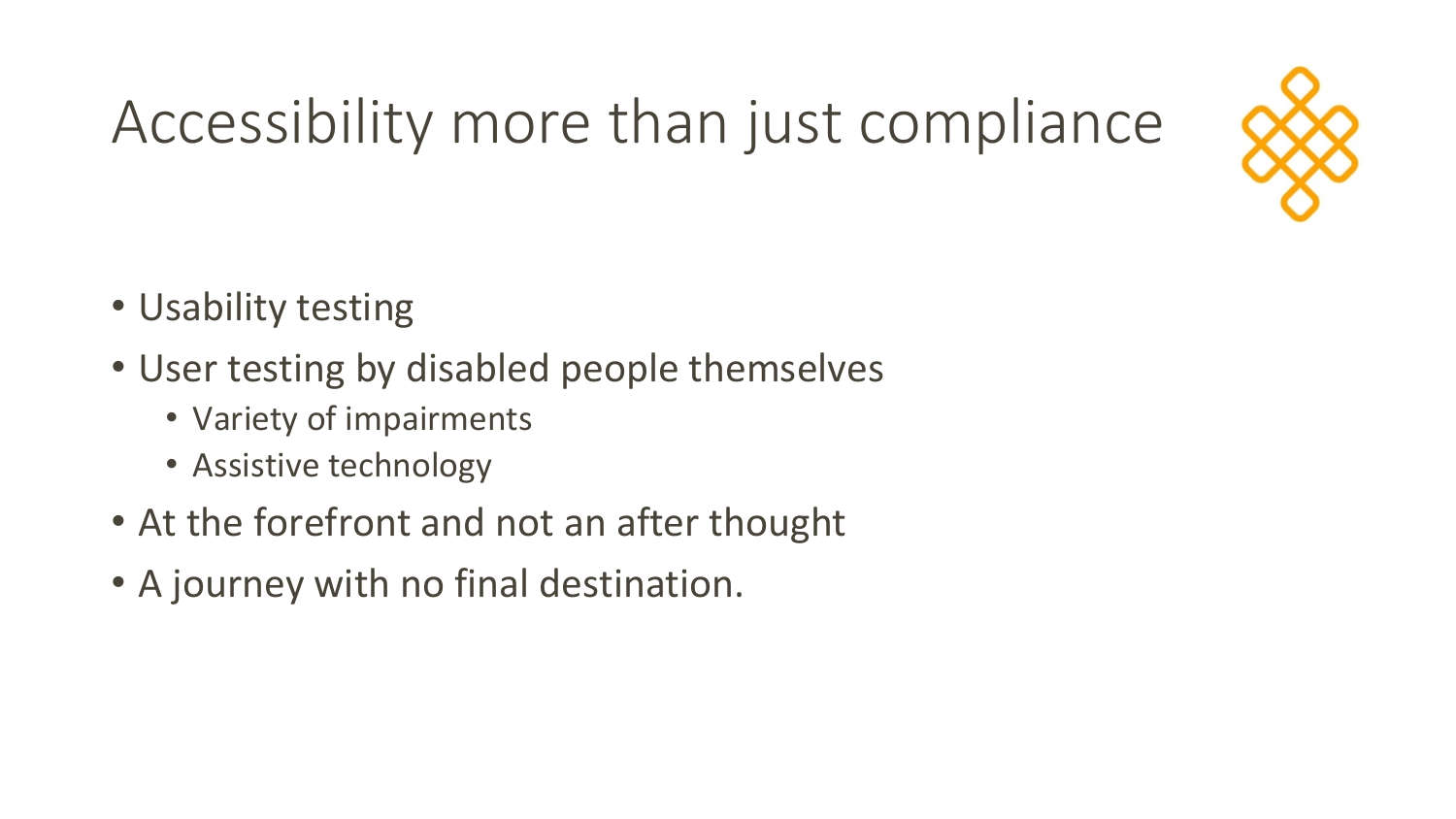# Importance of Sign Language



Example BSL

- Grammatically different
- Harder to learn English
- Reading comprehension
- Misconception written text is accessible
- Simple and not expensive.

#### Welcome to Enhance the UK in BSL

One in seven people in the UK is either deaf or hard of hearing with 2 million people wearing hearing aids.